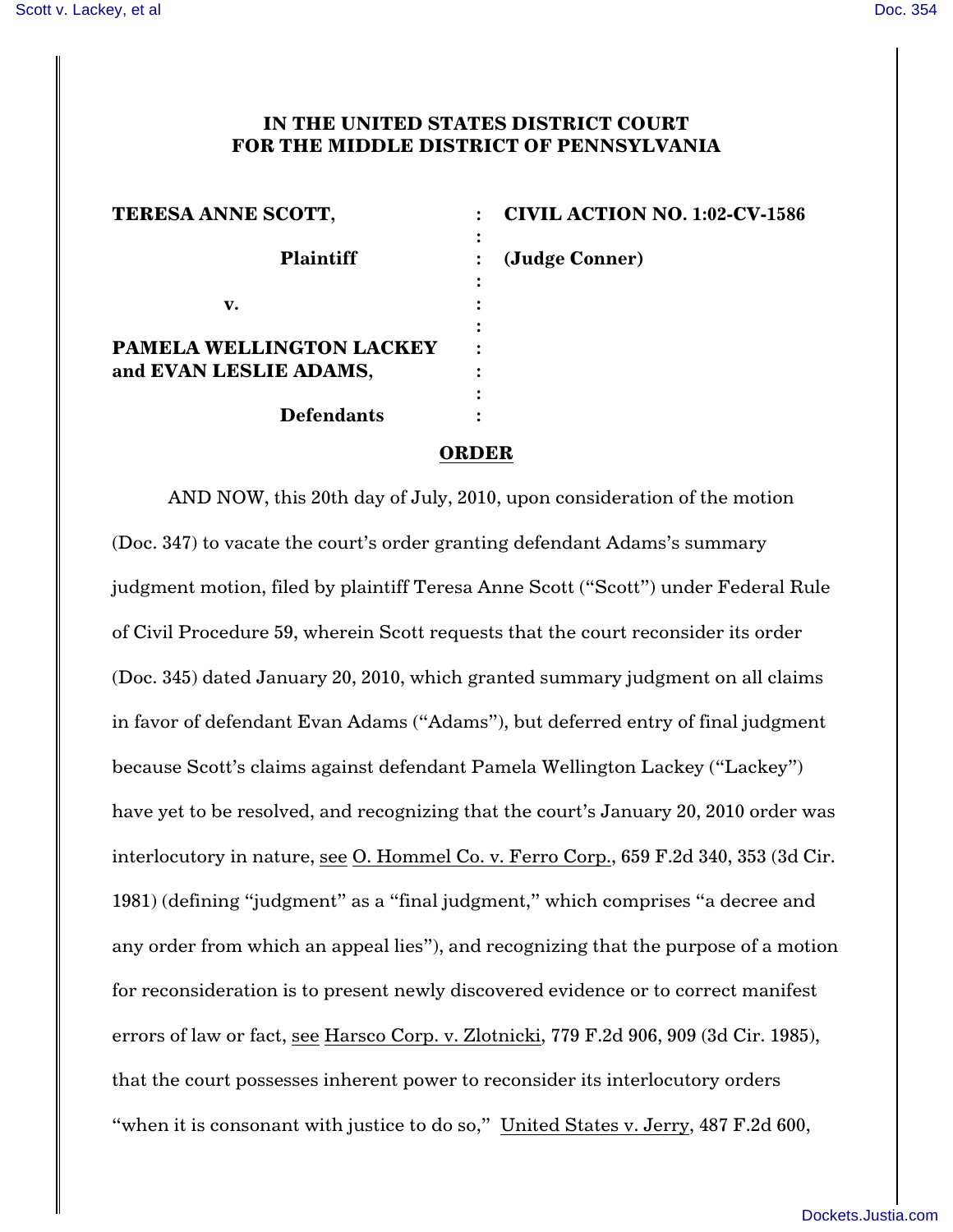605 (3d Cir. 1973), and that a party may not invoke a motion for reconsideration as a means to relitigate matters of disagreement with the court or to raise stale arguments anew, see Abu-Jamal v. Horn, No. Civ. A. 99-5089, 2001 WL 1609761, at \*9 (E.D. Pa. Dec. 18, 2001); see also Bhatnagar v. Surrendra Overseas Ltd., 52 F.3d 1220, 1231 (3d Cir. 1995) (rejecting litigant's "classic attempt at a 'second bite at the apple'"), and it further appearing that Scott's claim that Adams did not meet his Rule 56 burden is without merit,<sup>1</sup> that Scott was afforded ample opportunity to

 $<sup>1</sup>$  Scott critiques the court's application of the Rule 56 standard and contends</sup> that Adams is not entitled to summary judgment under the appropriate standard. (See Doc. 348 at 4-12.) The Rule 56 standard proffered by Scott, however, is based upon multiple citations to the concurring and dissenting opinions in Celotex Corp. v. Catrett, 477 U.S. 317 (1986). Adams' motion for summary judgment was supported by a separate, short and concise statement of material facts with citations to the factual record. This was clearly sufficient to inform the court of the bases for the motion and to identify portions of the pleadings, discovery, and disclosure material on file that show "there is no genuine issue as to any material fact and that the movant is entitled to judgment as a matter of law." Id. at 323 (explaining that movant "bears the initial responsibility of informing the district court of the basis for its motion" and providing record support). Scott also claims that there were several disputes of fact which should have precluded entry of judgment. The court thoroughly analyzed the summary judgment record and considered each purported factual dispute in its January 20 order; Scott's attempt to re-argue these issues now is simply an attempt to relitigate matters of disagreement with the court.